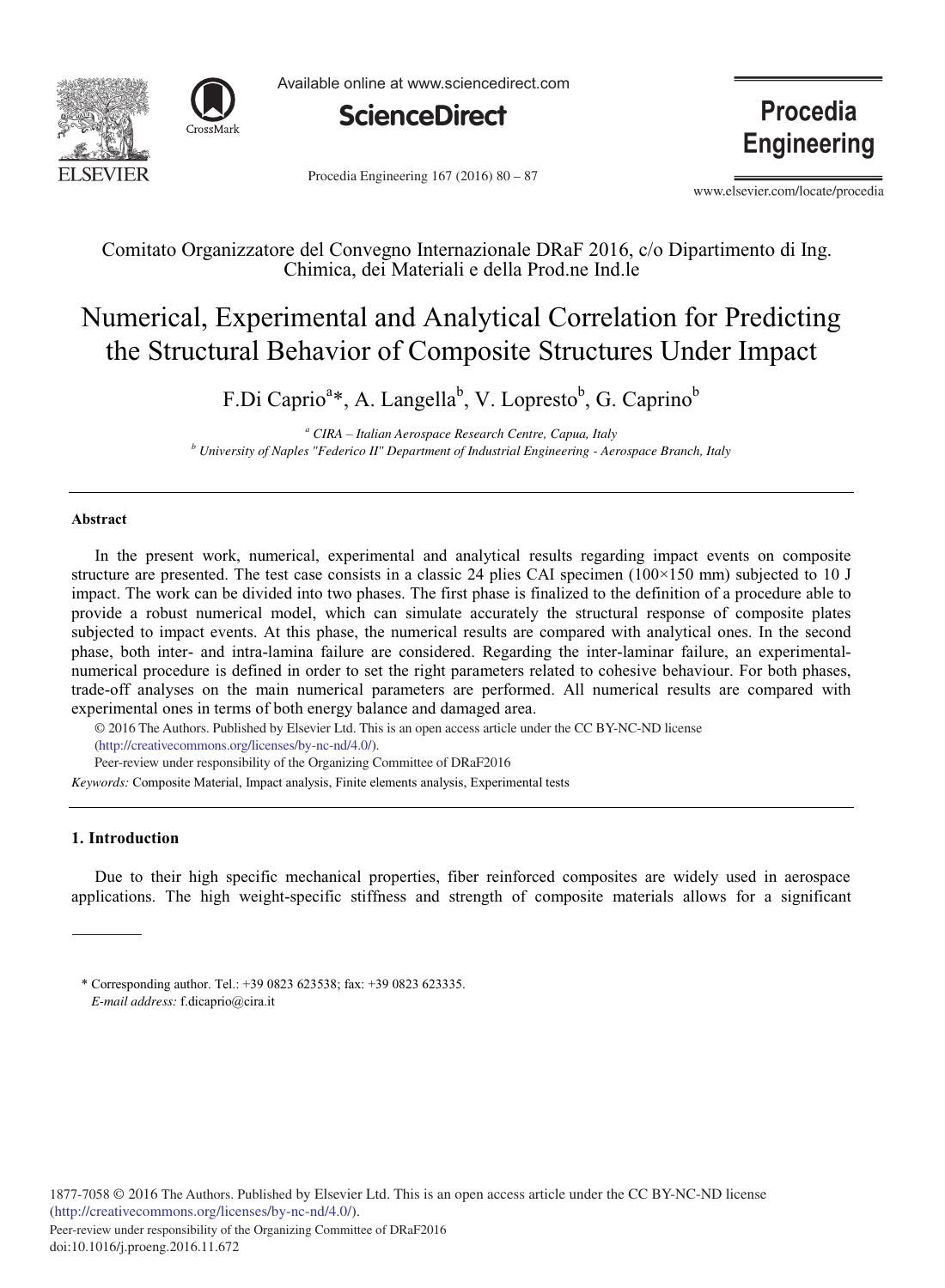reduction of airframe weight. However, despite their excellent in-plane properties, the poor transverse strength of laminated composites makes them prone to damage induced by transverse loading conditions. Therefore, impact loads can cause substantial damage in composite structures, causing a significant reduction of strength and stiffness [1]. Low energy impacts can trigger extensive damage to the fibers and/or to the matrix [2,3], leading to a substantial loss in post-impact strength [4].

Fiber-reinforced polymer composites, especially CFRP, are very susceptible to reductions in strength due to accidental impact damage. In the case of structures subject to compression load, such reduction in strength can be significant and it is typically taken into account in the design phase by adopting conservative material design allowable. For such a reason, it is very important to develop methodologies able to provide useful information regarding the actual damage state of the structure, estimating the capabilities of the component to sustain the operative load.

In the present work, a numerical, experimental, and analytical correlation regarding the impact event on composite structure is presented. The test case is a classic 24 plies CAI specimen  $(100\times150 \text{ mm})$  with a stacking sequence of  $[45, -45, 0, 0, 90, 0]$ <sub>2s</sub> subjected to impact at 10J. The two test cases were used to correlate the numerical results with the analytical and the experimental ones. Since the impact at 10 J did not generate significate failure, the specimen subjected to the 10 J impact was used to compare the numerical results to the experimental ones and to the analytical solution, considering a linear elastic behavior of the material. In a first phase different numerical models were considered, assuming different discretizing levels and different element formulations. In particular, the contact algorithm used both for contact between impactor and plate, and between plate and fixture (a rigid support as prescribed by the normative) was investigate. Under this assumptions, a robust numerical model able to simulate accurately the structural response of composite plates subjects to impact event that do not generate failure can be defined. The last can be considered as starting point for more complex analyses. The best model was used in the second phase taking into account both inter-lamina [5-7] and intra-lamina [7,8] failure. The delamination was simulated through a contact surface with cohesive behavior and failure option placed between each sub-laminate [9]. An experimental-numerical procedure was used to define the right parameters related to cohesive surface. Adequate failure criteria were defined for each ply in order to simulate the failure of fiber and matrix (Hashin criteria [10]). A trade-off on all numerical parameters that influence this kind of analysis was performed. All numerical results are compared with experimental ones in terms of both energy balance and damaged area.

### **2. Numerical model definition**

The analyses described are characterized by a huge number of numerical parameters, that can be set assuming a step-by-step methodology.

The first phase consists in the definition of a robust numerical model able to simulate the impact events on composite structure without considering any failure. Hence, only the material elastic behavior has been considered. In such a way, the numerical parameters can be easily set. Several numerical models were defined with increasing complexity level and with different setting of numerical parameters (element size, element formulation, etc.). In this context, for sake of brevity, only the main results are presented. The numerical results, relating to this first phase, were compared with analytical ones. All that, since the experimental tests produced some failure even at 10 J.

In the second phase, after setting the main numerical parameters, inter- and intra-lamina failure option were added increasing the complexity level, but increasing at the same time also the accuracy level.

## *2.1. Analytical results*

Analytical solutions are available in literature for particular cases like rectangular composite plate with simple supported along the edge. The motion of an orthotropic plate is governed by the equation:

$$
D_{11}\frac{\partial^4 w}{\partial x^4} + 2(D_{12} + D_{66})\frac{\partial^4 w}{\partial x^2 \partial y^2} + D_{22}\frac{\partial^4 w}{\partial y^4} + D_{16}\frac{\partial^4 w}{\partial x^3 \partial y} + D_{11}\frac{\partial^4 w}{\partial x \partial y^3} + I_1 \ddot{w} = 0
$$
\n(1)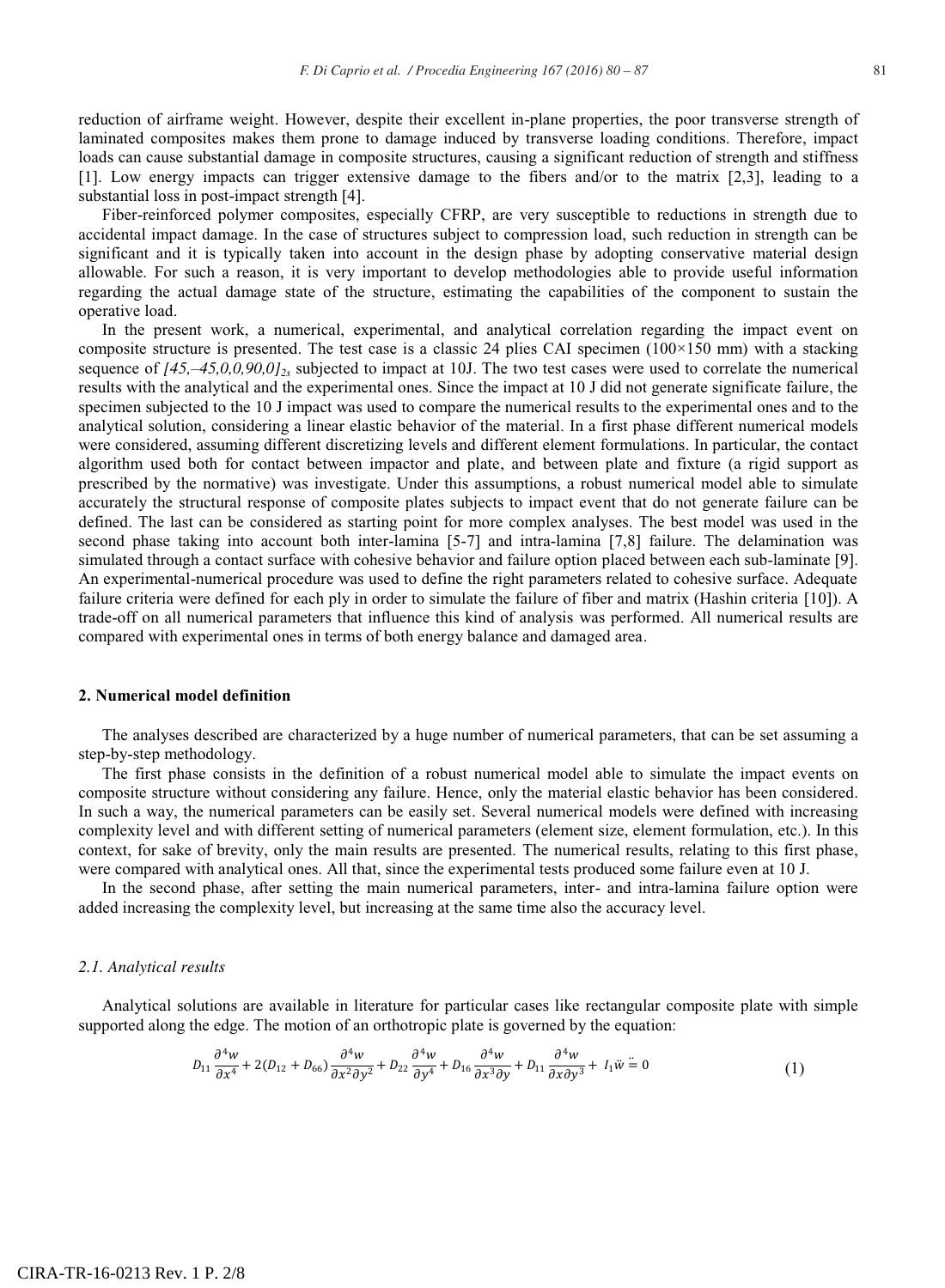Considering the boundary condition of a simple supported plate, the previous equation is satisfied when the displacements are expanded into the double series:

$$
w(x, y, t) = \sum_{m,n=1}^{\infty} \alpha_{mn} \sin \frac{m\pi x}{a} \cos \frac{n\pi y}{b}
$$
 (2)

Substituting Eq. (2) into Eq. (1), and considering the expression of the applied load, it is possible to obtain for each mode:

$$
\alpha_{mn}^{\cdot \cdot} + \omega_{mn}^2 \alpha_{mn} = \frac{4F}{abI_1} \sin \frac{m\pi x_0}{a} \sin \frac{m\pi y_0}{b}
$$
\n<sup>(3)</sup>

where  $\omega_{mn}$  is the natural frequency and it is given by:

$$
\omega_{mn}^2 = \frac{\pi^4}{a^4 I_1} [D_{11} m^4 + 2(D_{12} + 2D_{66}) m^2 n^2 r^2 - 4D_{16} m^3 n r - 4D_{26} m n^3 r + D_{22} n^4 r^4].
$$
\n(4)

If *m* and *n* vary respectively from *1* to *p* and *1* to *q*, the motion of the plate is described by  $N = p \cdot q$  equations. In order to completely define the system, the equation that describe the motion of impactor and the initial condition must be taken into account too. It is possible to note that in this case all terms of *D* matrix were considered. Different modes were considered, but beyond  $m = n = 5$ , no significant differences can be appreciated. Figure 1 shows the contact force and the impactor displacement as a function of time. It is possible to note that the solution converges increasing the number of modes.



Fig. 1. Analytical solution: Contact force (left side) and impactor displacement (right side)

### *2.2. Numerical results*

The first set of numerical results regards the element formulation and the discretization level. In particular, three different element formulations were investigated: shell, tick shell (TS, discretized by means of continuum shell - CS) and solid (SD). Moreover, five discretization level through the thickness (1, 2, 4, 12, and 24 elements), and three in plane discretization level (2, 1, and 0.5 mm) were taken into account.

In this context, only the main results are reported. In next figures, the contact force and impactor displacement for all element formulation e for all discretization level through the thickness are reported. The graphs for each in plane mesh size are not reported, since they do not provide further significant information. For each numerical results, also the analytical solution is reported. All results have been obtained considering an in plane mesh size equal to *1 mm*. From Figure 2 and Figure 3, it is possible to note that assuming different element formulation and different number of element thought the thickness could lead to estimate the stiffness of the plate mistakenly. Using few elements through the thickness or considering a shell model leads to an overestimation of the stiffness, therefore the contact duration in smaller and the maximum contact force in higher than the analytical solution. Despite using a greater number of elements through the thickness can lead to increase a lot the computational time. Modelling the plate with 24 solid elements, or 12 tick shell elements through the thickness provide a very good results, so this kind of model have been used for the following analyses.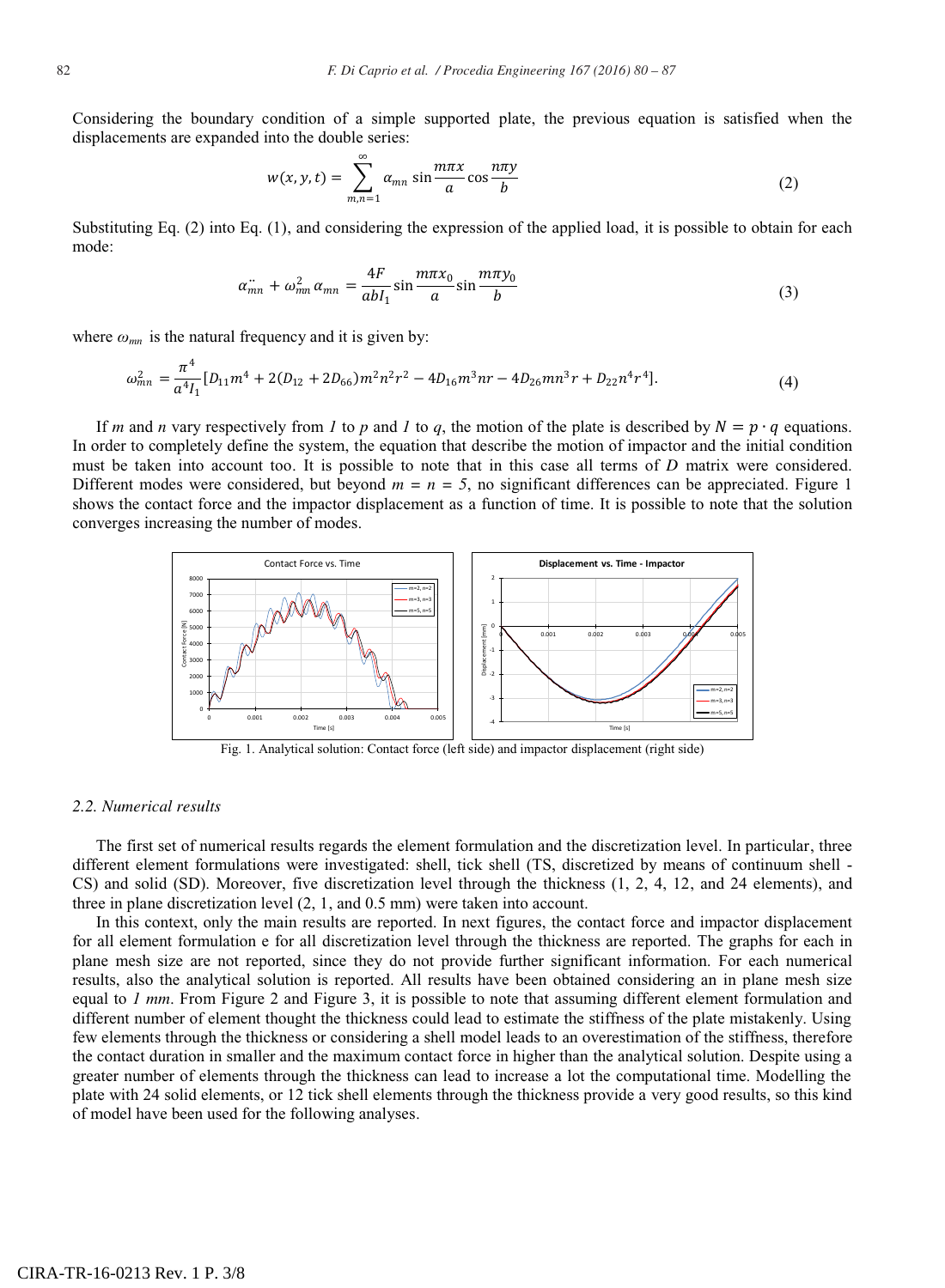

Fig. 2. Analytical-Numerical Correlation: Contact force for different element formulation e different number of element through the thickness



Fig. 3. Analytical-Numerical Correlation: Impactor displacement for different element formulation e different number of element through the thickness

#### **3. Setting of cohesive parameters**

In order to increase the complexity level of the model and to obtain a more realistic simulation, it is mandatory to simulate also the possible inter lamina failure that could occur during the impact event. A built-in PFA formulation, based on the Hashin criteria for the failure onset and an instantaneous degradation rules for the material stiffness moduli, has been used to simulate the intra laminar failure.

The cohesive model adopted make use of a classical traction-separation law. Therefore, three type of parameters have to been set: initial stiffness (in normal and shear direction  $-K_{nn}$  and  $K_{ss}$ ), the maximum stress (traction and shear –  $N_{max}$  and  $S_{max}$ ) and the failure energy ( $G_I$  and  $G_{II}$ ).

In this work, three different experimental test have been used to set these 6 parameters: three-point bending, double cantilever beam (DCB) and end-notch flexural (ENF) test.

The first one has been used to set the correct value of the stiffness in normal and shear direction. The specimen is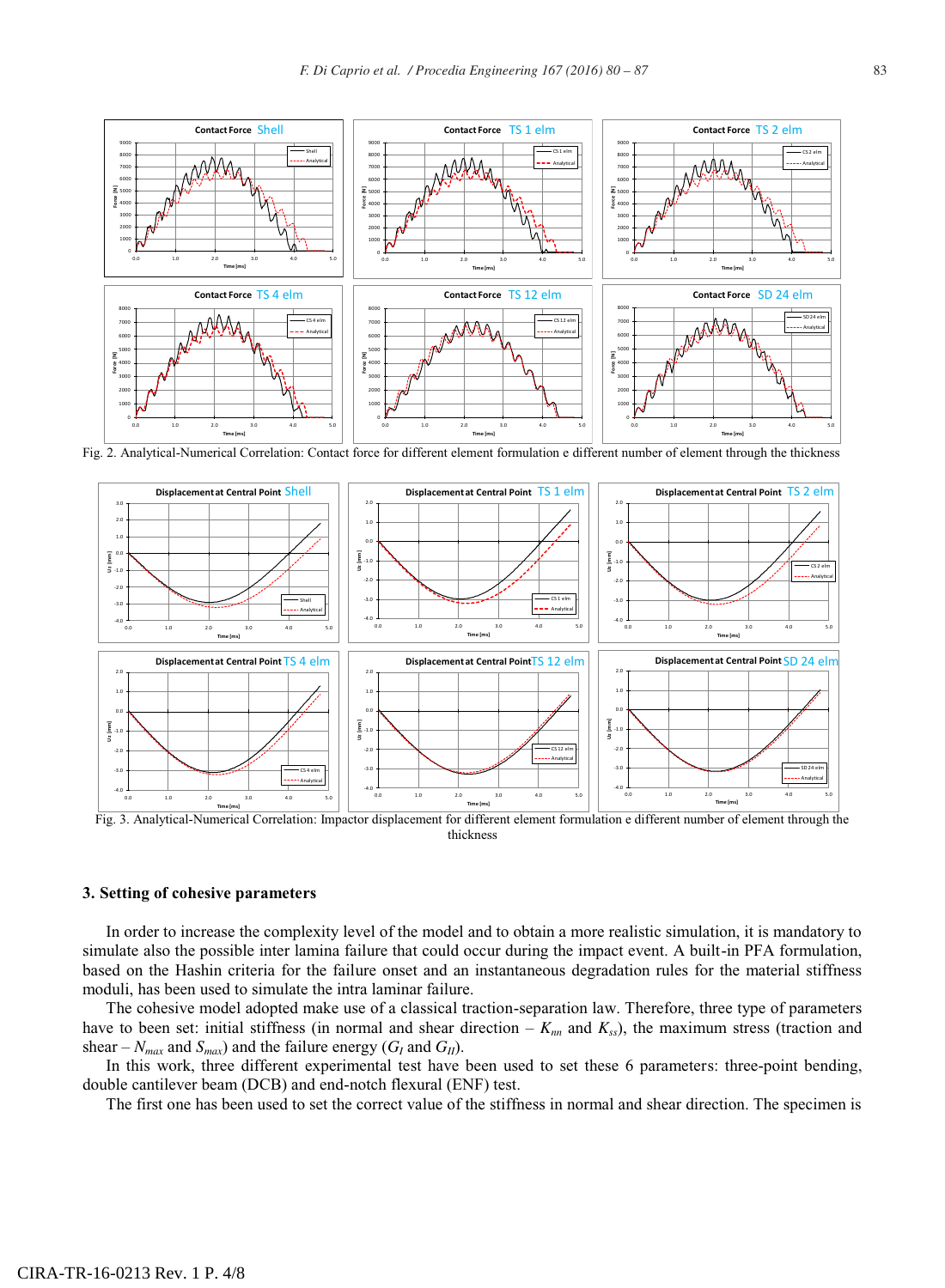a *100 mm* long beam, characterized by a width and thick both equals to *4.464 mm*. A layup identical to the one of the principal test case has been considered. A numerical model with 24 elements and 23 interface through the thickness has been defined. The elements' in plane size is equal to *1 mm*. The best stiffness values are the minimum values that guarantee the minimum penetration and sliding between each ply, and a good correlation with experimental results in term of load-displacement curve (global stiffness).

As a starting point, the stiffness values have been set equal to the material properties  $(K_n = E_2 \text{ and } K_s = G_{12})$ . In Figure 4 and Figure 5, the main results as function of respectively normal and shear stiffness scale factor are reported.



Fig. 4. Penetration vs. Normal Stiffness scale factor and global stiffness vs. Normal Stiffness scale factor



Fig. 5. Sliding vs. Shear Stiffness scale factor and global stiffness vs. Shear Stiffness scale factor

According to Figure 4 and Figure 5, it is possible to note that an increase of the scale factor led to a decrees of both penetration and sliding, and to an increase of the global stiffness which reaches the experimental data. Using too high values could lead to overestimate the fracture energies, since high values of the stiffness are related to smaller values of the strain energy, up to failure onset (the maximum stress is fixed).

The double cantilever beam and the end notch flexural test have been used to set the correct values of maximum stress respectively in the normal and in the shear direction. Furthermore, the tests provide respectively  $G_I$  and  $G_{II}$ fracture energy values.

Other two numerical models have been defined, in order to simulate the experimental tests of DCB and ENF. The specimen dimensions are provided by related standard (ASTM 5528 and EN 6034). Also in this case, the numerical models have an in plane element size equal to *1 mm*. The stiffness obtained by the previous tests has been assumed. Moreover, the maximum normal and shear stresses have been changed in order to fit with the experimental curve to the best. In Figure 6, the DCB and ENF numerical and experimental results are reported. For sake of clarity, only few results have been reported. For this set of analyses, the damage evolution has not been considered. Therefore, a sudden failure occurred after the damage onset. It is possible to note that it is quite easy to obtain the right value with few numerical analyses. Since some data are classified reserved, the results in this section are provide in no-dimensional form.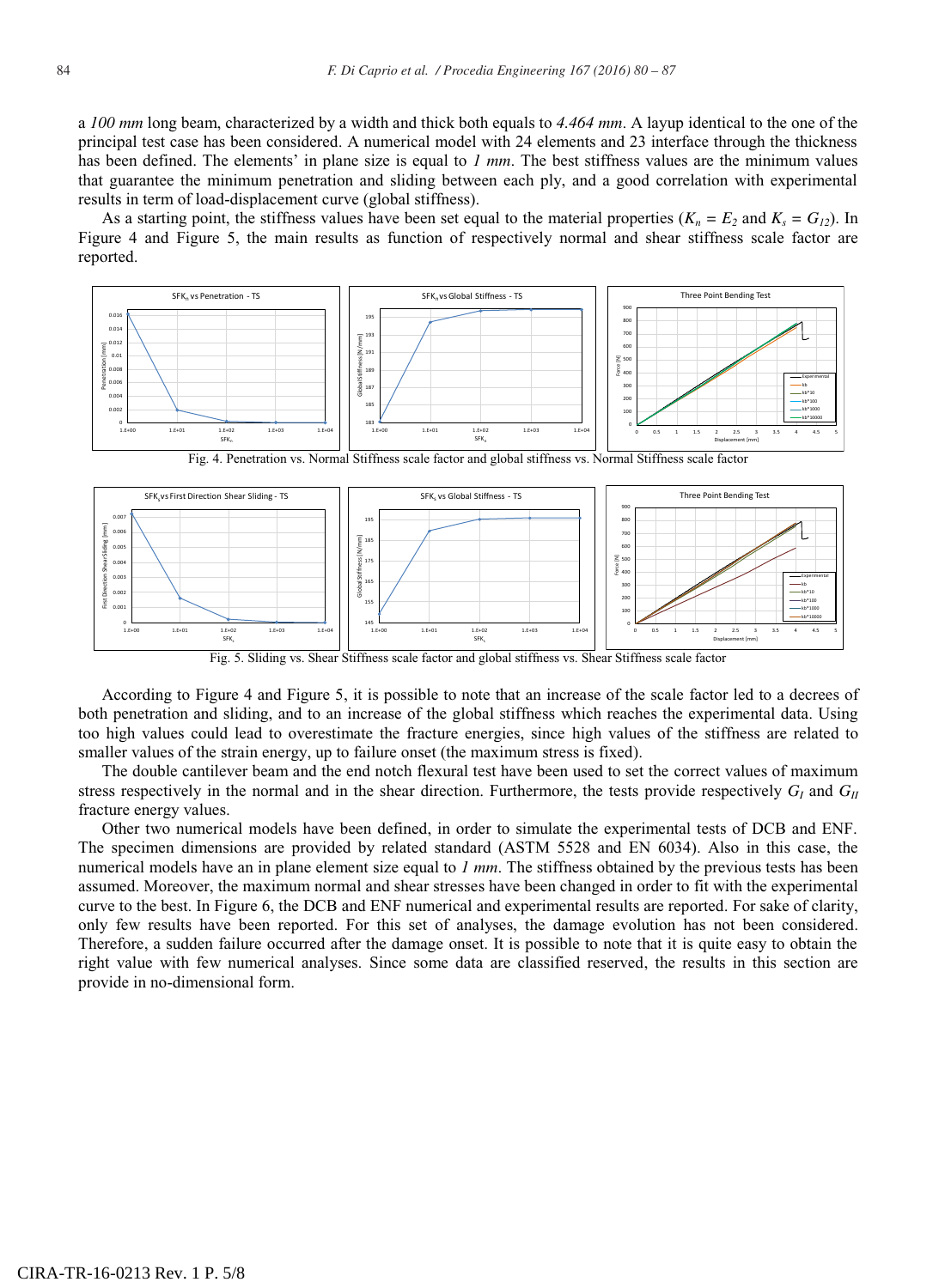

Fig. 6. Setting of Maximum normal stress (left side) and shear stress (right side)

Finally, the damage evolution, with and without viscous regularization, has been activated.



Fig. 7. Setting of damage evolution for DCB (left side) and ENF (right side)

Unfortunately, the damage evolution in the DCB test does not reach a good numerical-experimental correlation. On the contrary, a good correlation has been obtained for the ENF test. The reason could be addressed to the damage evolution rules implemented in the finite element code, that could be not adequate to follow a slow damage propagation.

#### **4. Numerical-Experimental correlation**

The results obtained by the two previous procedures have been used to model a detailed composite plate with impactor, pin, and fixture. The impactor, the fixture, and the pins were considered rigid with a fine mesh (impactor = *0.5 mm*; fixture = *1 mm*), while the plate has been discretized with 12 and 24 elements through the thickness, and with an in-plane mesh size of about 2 mm. In Figure 8, the geometrical model and a generic frame of the simulation are reported. A contact interaction has been set between the plate and the fixture, between the plate and the impactor, and between the plate and the pins. A cohesive interface has been placed between each sub-laminate of the plate, leading to a total of 11 and 23 cohesive interfaces respectively for the 12 and 24 elements through the thickness plate. In the model with 24 sub-laminates, a discretization of one ply per element has been adopted. On the other hand, a discretization of two plies per element has been adopted in the model with 12 sub-laminates.



Fig. 8. Model of final test case with each part (left side) and a generic frame of the simulation (right side)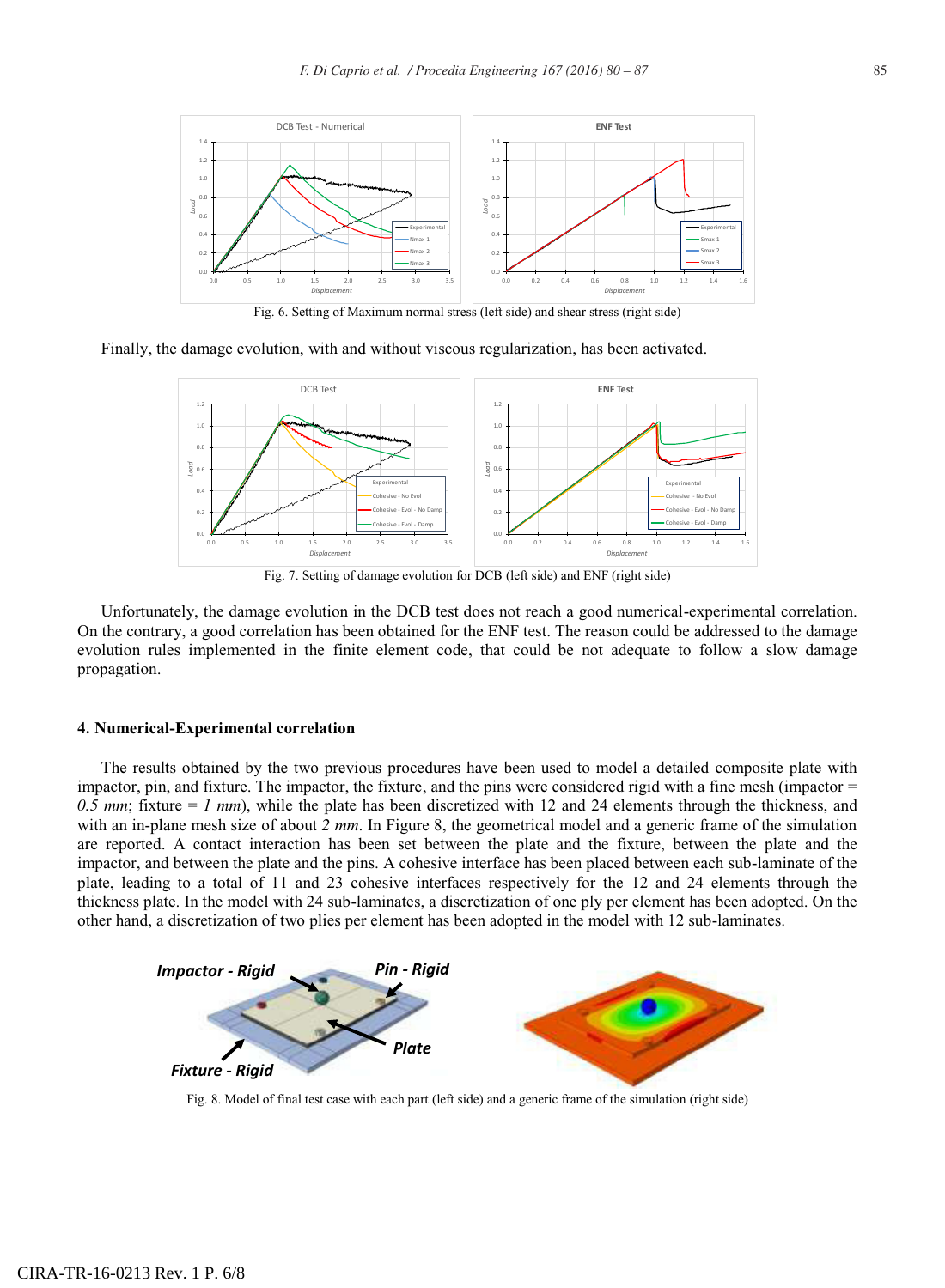Figures 9 and Figure 10 show the results obtained in terms of contact force, impactor displacement, and impactor velocity as a function of the time for respectively the 12 and 24 elements through the thickness. In the same figures, also the experimental results are reported. It is possible to appreciate the good agreement of the results.





In Figure 10, a comparison in terms of damaged area is reported. The experimental value, obtained by means of an ultrasonic inspection, is equal to *250 mm<sup>2</sup>* , while the numerical value is equal to *290 mm<sup>2</sup>* . In the same image, the damaged elements for tensile fiber and tensile and compressive matrix failure are also reported.



## **5. Conclusion**

This work presents a numerical methodology useful to obtain a good set of numerical parameters for numerical models able to simulate a low velocity impact event on composite structures. In particular, by means of an analytical-numerical correlation, the main characteristics of the numerical model, in terms of elements formulation and element size have been defined. The results show that it is mandatory to use an adequate number of element through the thickness to simulate in the right way the bending stiffness of the plate. The high number of elements through the thickness is finalized also to the simulation of the delamination onset and its evolution. Regarding this aspect, a numerical-experimental procedure has been defined to obtain the most suitable setting for the cohesive